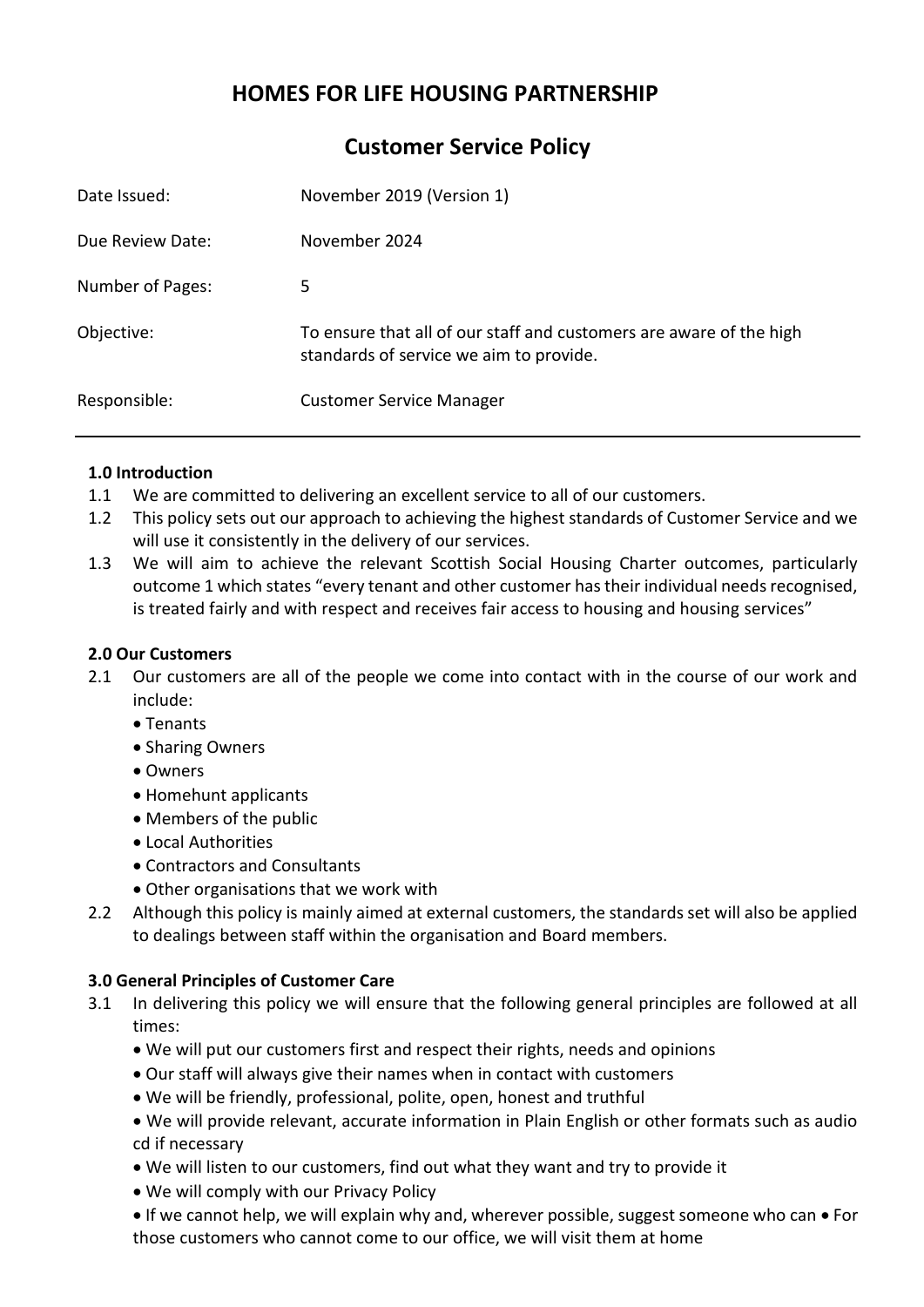# **4.0 Visiting Our Office**

- 4.1 Our office and web office will be open at times to suit our customers. Opening hours will be well publicised on our website, at the office, in our Tenants Newsletter.
- 4.2 Our office will be friendly, welcoming, comfortable, clean and tidy. We will provide adequate seating, private interview space and a range of information leaflets.
- 4.3 Where customers have special requirements, we will make any arrangements necessary including providing an induction hearing loop and interpreting services. Information about these services will be displayed in our office reception.
- 4.4 Customers will be encouraged to make appointments to see the person they need to see and avoid having to wait. Where an appointment has been made the customer will not be kept waiting. If a delay is unavoidable, we will tell the customer the reason for any delay and keep them informed about the likely waiting time.
- 4.5 Where an appointment has not been made, we will try to ensure that the customer sees the person they need to see and will tell the customer how long they may have to wait. If the staff member is not available or the customer is unable to wait, we will offer an appointment or the services of another staff member.
- 4.6 If we cannot help, we will always try to direct the customer to someone who can and make a referral where we have arrangements in place to do so.

#### **5.0 Written Communication**

- 5.1 All letters and e-mails sent to customers will be clear, easy to understand and read, and will be written in Plain English.
- 5.2 Where we are unable to respond fully within the target response time, we will write explaining the reason for the delay and say when we expect to make a full response.
- 5.3 All letters will be sent in the name of the person dealing with the matter and will contain clear and accurate explanations about decisions that have been made. E-mails and SMS text messages will be sent from a central mailbox but will contain clear contact information.

# **6.0 Telephone Calls**

- 6.1 All telephone calls will be answered as quickly as possible. Staff will greet callers in a polite and courteous manner stating their name and department.
- 6.2 During opening hours, we will only use Voicemail when staff are unavailable. Recorded messages will be audible and accurate and callers will be offered the option of leaving a voicemail message or being called back when the staff member is available.
- 6.3 We use answer phones when the office is closed. Recorded messages will be clear, audible and accurate and will always give the caller the option of leaving a message. Messages will also inform callers of who they should contact in case of an emergency.
- 6.4 We will respond to answer phone messages at the earliest possible opportunity.

# **7.0 Home Visits**

- 7.1 Where required, we will arrange appointments to visit customers at home during office hours. The customer will always be offered the option of changing the appointment to a time more suited to them.
- 7.2 If we are unable to keep an appointment, for example due to staff absence, we will notify the customer as soon as possible, explain why we cannot keep the appointment and arrange another appointment at a mutually convenient time.
- 7.3 All staff will carry identification and will show it to customers before entering their home.
- 7.4 We will explain the reason for visiting and what, if any, action will be taken following the home visit.
- 7.5 If the customer is not at home, staff will leave a calling card detailing who visited and why with contact information. Sensitive information will not be noted on calling cards.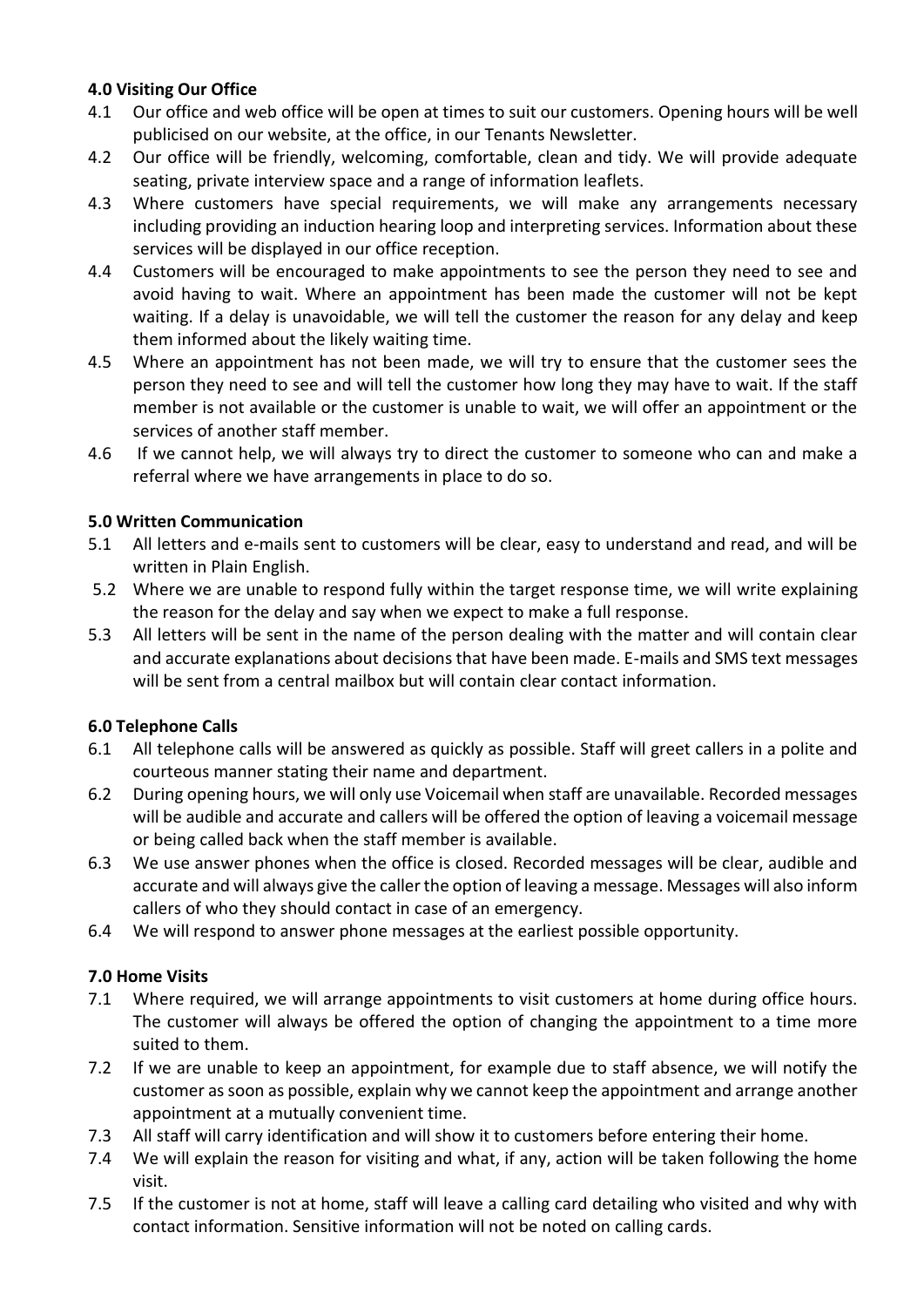7.6 We will not normally visit without an appointment but there will be times when we have to, for example if the customer has repeatedly failed to allow access for visits.

# **8.0 Customer Feedback**

- 8.1 We will consult with customers on issues that affect them as detailed in our Tenant Participation Strategy.
- 8.2 When we consult or ask for feedback we will make sure that:
	- We provide all the information customers need to allow them to make an informed response
	- We provide reply paid envelopes
	- Customers can respond on line if they prefer to
	- We use the feedback to improve our services and influence our policies
	- We report the results to our customers

# **9.0 Customer Satisfaction**

- 9.1 We will use a variety of methods to measure customer satisfaction including:
	- A full Tenant Satisfaction Survey every two years
	- Repair Satisfaction slips for every repair we arrange
	- Post contract satisfaction surveys
	- Post allocation feedback surveys
	- Periodic surveys on specific services such as stair cleaning or garden care
	- Short surveys on specific topics issued with our Newsletter
- 9.2 We will use the information gained from these surveys to improve our services and influence our policies.
- 9.3 We will report the results of these surveys, and what we are doing as a result, to our customers through our Newsletter and website.

# **10.0 When We Get Things Wrong**

- 10.1 Although we will always strive to deliver excellent service, we acknowledge that we will sometimes make mistakes and will not always get things right first time.
- 10.2 We will make it easy for Customers to complain, formally or informally, by publicising our complaints policy and making it readily available to anyone who wants to use it. Our website includes various ways for customers to give feedback, such as contact forms, "praise or grumble" and the Live Help service, as well as giving on-line access to, and information about, our comments and complaints service.
- 10.3 When we make mistakes we will apologise, put things right as quickly as possible and use the experience to improve our service in the future.

# **11.0 Monitoring and Review**

- 11.1 In consultation with staff we will set targets for all aspects of Customer Care and these targets will be reviewed annually.
- 11.2 We will report our performance against these targets
- 11.3 We will publish our performance results in our Tenants Newsletter and Annual Report.
- 11.4 The Business Manager will ensure that this policy is reviewed every five years.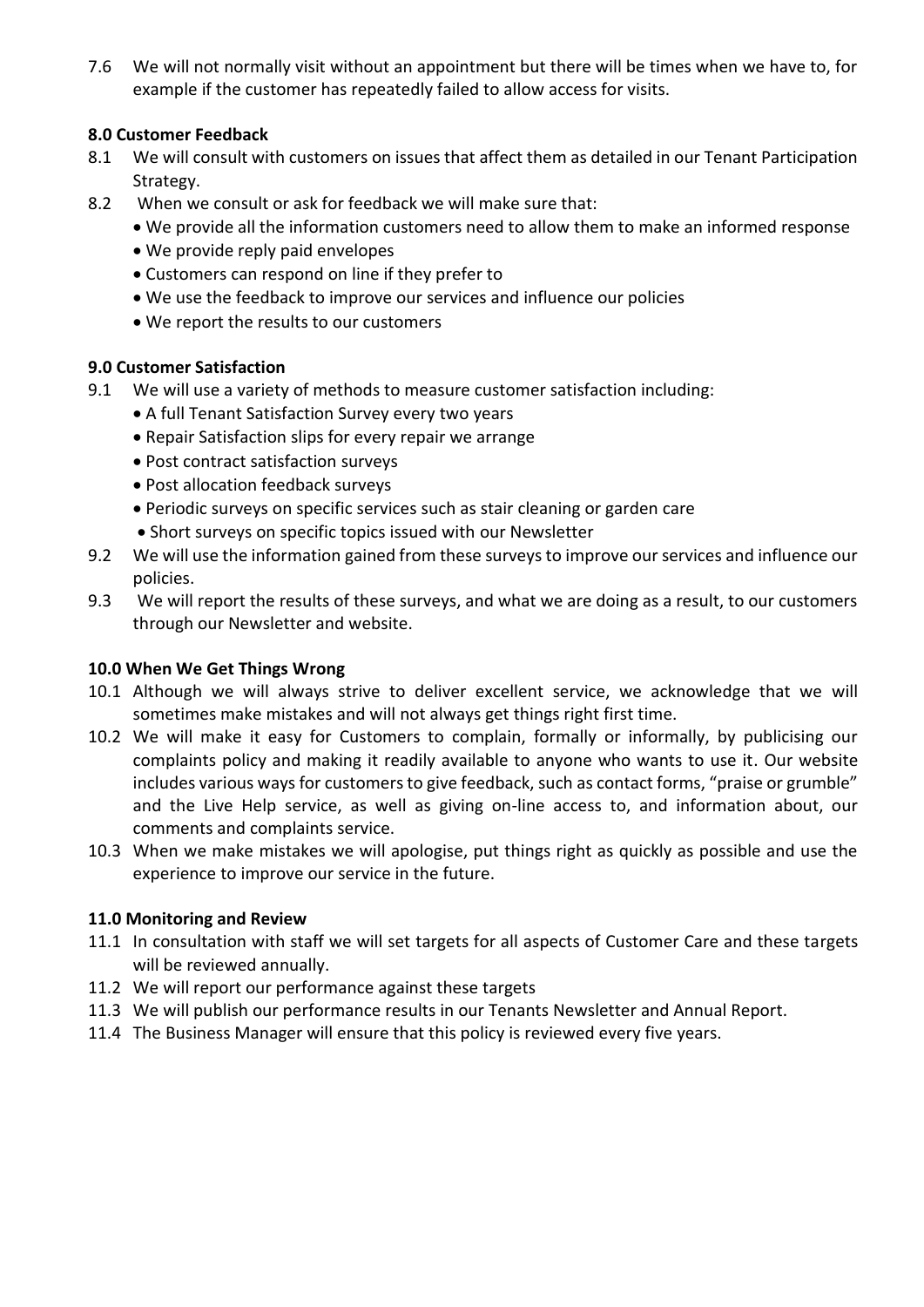# **Customer Service Charter**

We want to be the best landlord we can be, offering high quality services to all of our customers. This Charter sets out what you can expect from us when you use one of our services, how you can help us to provide you with an excellent service and what to do if we don't meet your expectations.

# **Our Staff Will**

- Treat you fairly and equally with respect and dignity
- Be friendly, polite and professional at all times
- Be fully trained to do their jobs
- Give you the best advice and help that we can
- Always maintain confidentiality
- Listen to you and respond to your needs as quickly and efficiently as possible
- Tell you if we cannot help and try to direct you to someone who can
- Always tell you who you are speaking to and, out of the office, show you identification
- Do what they say they will and keep you informed
- Try to meet the targets set for them in relation to Customer Care

# **When You Visit Our Office**

We Will

- Deal with your enquiry as quickly as possible
- Encourage you to make an appointment with the person you need to see so that you don't have a wasted journey
- Try not to keep you waiting if you have an appointment
- Keep you informed if there is any unavoidable delay
- Tell you how long you may have to wait if you don't have an appointment and offer alternatives such as a home visit or seeing another staff member
- See you in an interview room if you wish so that you can speak in private

# **When You Visit Our Web Office**

We Will

- Provide all our core services on-line
- Deal with your enquiry as quickly as possible
- Help you to find relevant information relating to your enquiry
- Give you a written record of the advice you have been given if you want one

# **When You Phone Us We Will**

- Answer the phone as quickly as possible
- Tell you who you are speaking to
- Listen to you
- Let you speak to the person who can help you or, if they are not available, offer to get them to phone you back
- Phone you back when we say we will
- Give you the option of leaving a voicemail message and, if you do, get back to you as soon as possible

# **When You Write To Us**

We Will

- Write back to you as soon as we can, almost always within response targets that we will publish
- If we cannot respond within our published target times, explain to you why not
- Give you clear and accurate explanations about any decisions we have made
- Write to you in Plain English without using jargon